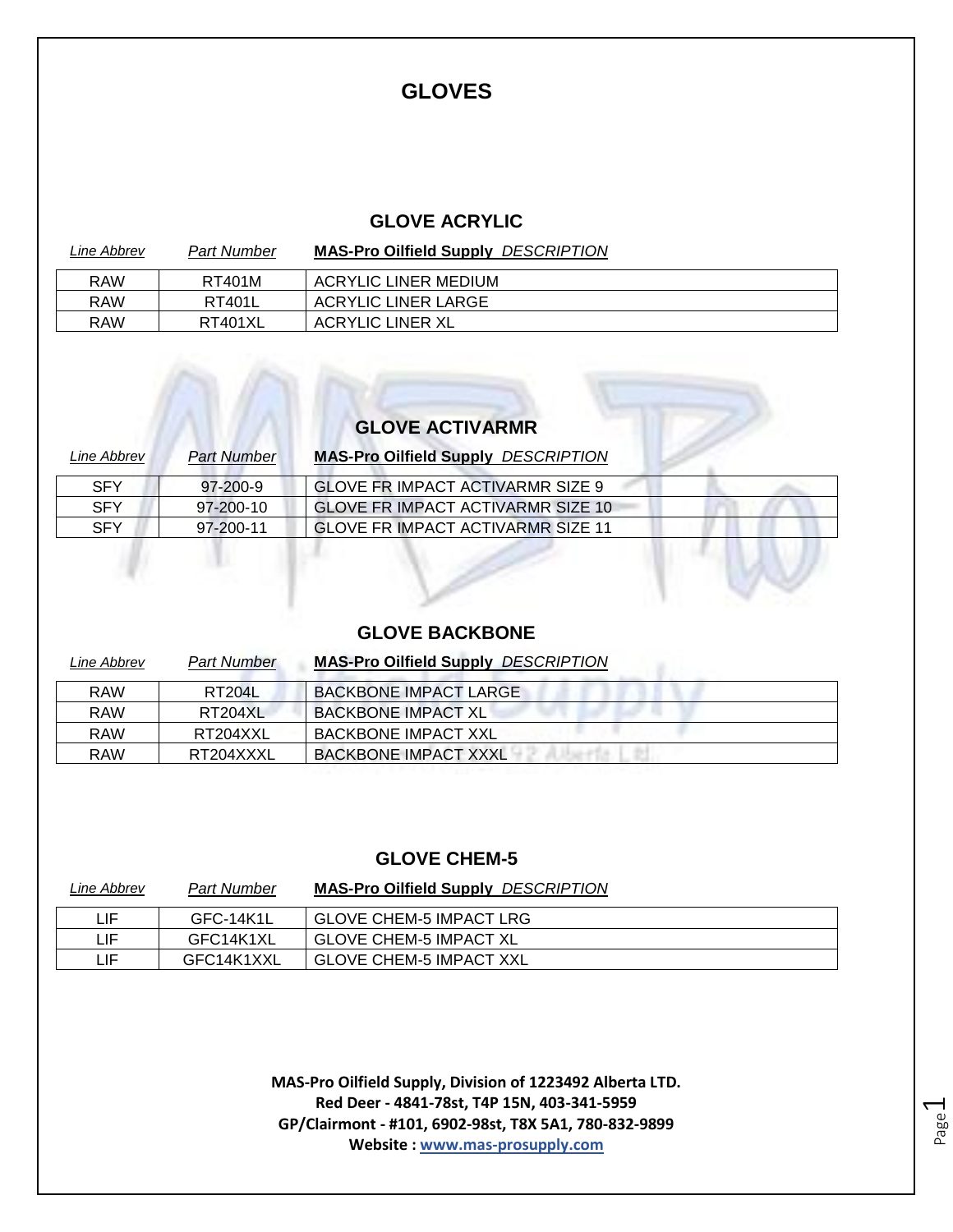#### **GLOVE DRIVER**

| Line Abbrev | Part Number    | <b>MAS-Pro Oilfield Supply DESCRIPTION</b>        |
|-------------|----------------|---------------------------------------------------|
| <b>BDG</b>  | 20-9-10696M    | GLOVE DRIVER MED GAUNT WINTER LINED IMPACT        |
| <b>BDG</b>  | 20-9-10695M    | <b>GLOVE DRIVER MED WINTERLINED IMPACT</b>        |
| <b>BDG</b>  | 20-1-10695L    | <b>GLOVE DRIVER LG IMPACT</b>                     |
| <b>BDG</b>  | 20-9-10696-L   | <b>GLOVE DRIVER LRG GAUNT WINTER LINED IMPACT</b> |
| <b>BDG</b>  | 20-9-10695L    | <b>GLOVE DRIVER LRG WINTER LINED IMPACT</b>       |
| <b>BDG</b>  | 20-9-10696-XL  | <b>GLOVE DRIVER XL GAUNT WINTER LINED IMPACT</b>  |
| <b>BDG</b>  | 20-1-10695-XL  | <b>GLOVE DRIVER XL IMPACT</b>                     |
| <b>BDG</b>  | 20-9-10695XL   | <b>GLOVE DRIVER XL WINTER LINED IMPACT</b>        |
| <b>BDG</b>  | 20-9-10696-2XL | GLOVE DRIVER XXL GAUNT WINTER LINED IMPACT        |
| <b>BDG</b>  | 20110695XXL    | <b>GLOVE DRIVER XXL IMPACT</b>                    |
| <b>BDG</b>  | 20-9-106952XL  | <b>GLOVE DRIVER XXL WINTER LINED IMPACT</b>       |

### **GLOVE EXTREME**

| Line Abbrev | <b>Part Number</b> | <b>MAS-Pro Oilfield Supply DESCRIPTION</b>   |
|-------------|--------------------|----------------------------------------------|
| WAT         | 9010WS             | <b>GLOVES EXTREME SMALL IMPACT C40 LINED</b> |
| WAT         | 9010WM             | GLOVES EXTREME MED. IMPACT C40 LINED         |
| WAT         | 9010WXL            | GLOVES EXTREME XL IMPACT C40 LINED           |
|             |                    |                                              |

### **GLOVE FLEXTIME**

| Line Abbrev | <b>Part Number</b> | <b>MAS-Pro Oilfield Supply DESCRIPTION</b>          |
|-------------|--------------------|-----------------------------------------------------|
| WAT         | 005S               | GLOVES FLEXTIME SPANDEX BLACK, GOATSKIN PALM        |
| <b>WAT</b>  | 005M               | GLOVES FLEXTIME SPANDEX BLACK, GOATSKIN PALM        |
| WAT         | 005L               | GLOVES FLEXTIME SPANDEX BLACK, GOATSKIN PALM        |
| WAT         | 005XL              | GLOVES FLEXTIME SPANDEX BLACK, GOATSKIN PALM        |
| WAT         | 005XXL             | <b>GLOVES FLEXTIME SPANDEX BLACK, GOATSKIN PALM</b> |

#### **GLOVE GANDER**

| Line Abbrev | <b>Part Number</b> | <b>MAS-Pro Oilfield Supply DESCRIPTION</b> |
|-------------|--------------------|--------------------------------------------|
| <b>SFY</b>  | BDG-GAN2           | GANDER BRAND #64-1-1141-11                 |
| SFY         | BDG-GAN3           | GANDER BRAND #64-1-1141-12                 |
| SFY         | BDG-GAN            | GANDER BRAND #64-1-1145-11                 |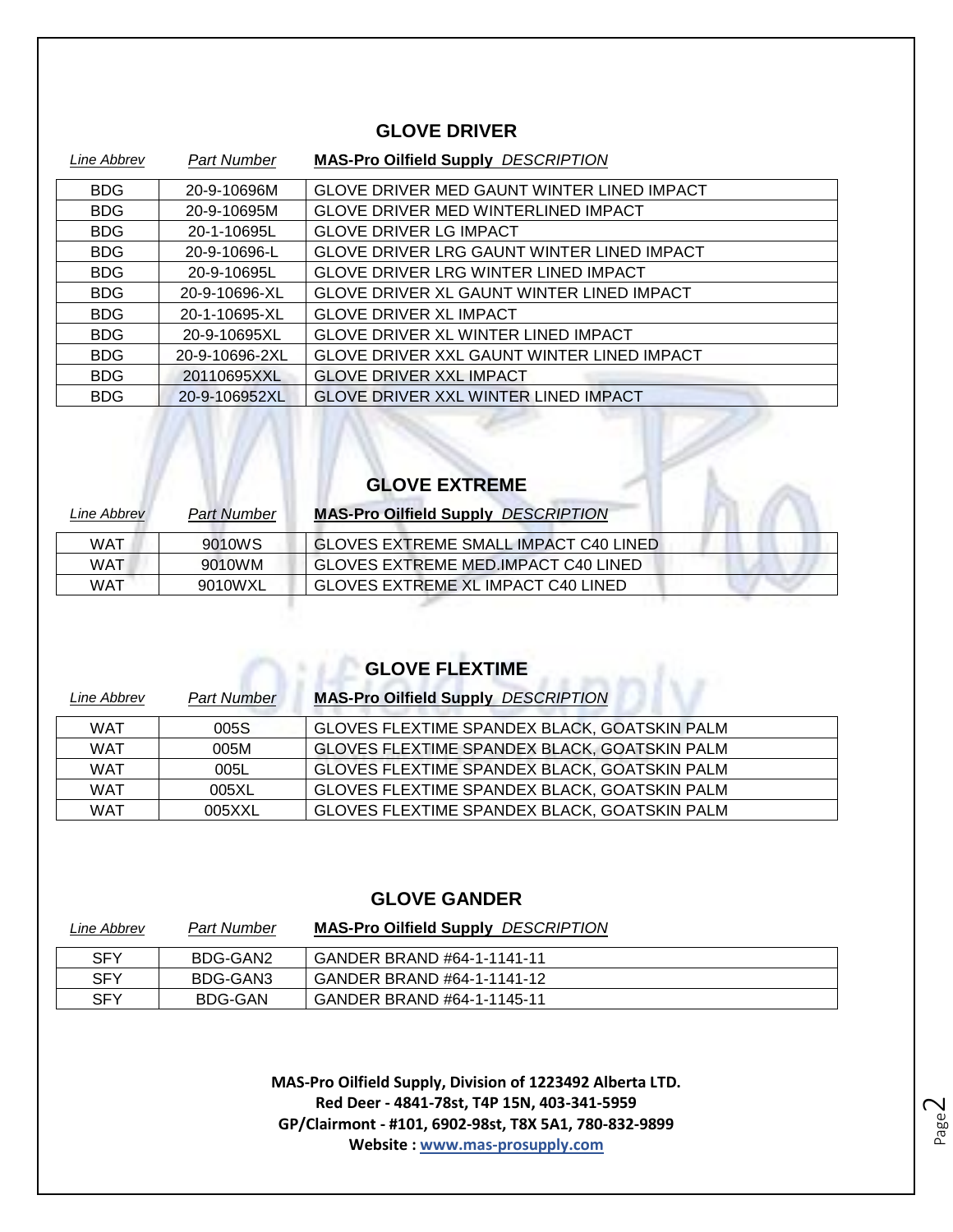#### **GLOVE GREASE MONKEY**

| Line Abbrev | <b>Part Number</b> | <b>MAS-Pro Oilfield Supply DESCRIPTION</b> |
|-------------|--------------------|--------------------------------------------|
| <b>WAT</b>  | 5555PFM            | GLOVES GREASE MONKEY MED 8MIL (50PR)       |
| <b>WAT</b>  | 5555PFL            | GLOVES GREASE MONKEY LRG 8MIL (50PR)       |
| <b>WAT</b>  | 5555PFXL           | GLOVES GREASE MONKEY XL 8MIL (50PR)        |
| WAT         | 5555PFXXL          | GLOVES GREASE MONKEY XXL 8MIL (50PR)       |

#### **GLOVE GREEN KINGS**

| Line Abbrev | <b>Part Number</b> | <b>MAS-Pro Oilfield Supply DESCRIPTION</b> |  |
|-------------|--------------------|--------------------------------------------|--|
| <b>JOM</b>  | <b>GKS</b>         | <b>GREEN KING STRIKER</b>                  |  |
| <b>JOM</b>  | GK                 | <b>GREEN KINGS</b>                         |  |
| <b>SFY</b>  | <b>GKN</b>         | <b>GREEN KINGS (NOT JOMAC)</b>             |  |
| <b>SFY</b>  | <b>GKPW</b>        | <b>GREEN KINGS PRE-WASHED</b>              |  |
|             |                    | <b>GLOVE GRIPPAZ</b>                       |  |

## **GLOVE GRIPPAZ**

| Line Abbrev | <b>Part Number</b> | <b>MAS-Pro Oilfield Supply DESCRIPTION</b> |
|-------------|--------------------|--------------------------------------------|
| <b>BDG</b>  | 99-1-6200B-S       | GLOVES GRIPPAZ SMALL 8MIL (50PR) BLUE      |
| <b>BDG</b>  | 99-1-6200B-M       | GLOVES GRIPPAZ MED 8MIL (50PR) BLUE        |
| <b>BDG</b>  | 99-1-6200B-L       | GLOVES GRIPPAZ LRG 8MIL (50PR) BLUE        |
| <b>BDG</b>  | 99-1-6200B-XL      | GLOVES GRIPPAZ XL 8MIL (50PR) BLUE         |
| <b>BDG</b>  | 99-1-6200B-X2L     | GLOVES GRIPPAZ XXL 8MIL (50PR) BLUE        |

## **GLOVE HYFLEX**

| Line Abbrev | <b>Part Number</b> | <b>MAS-Pro Oilfield Supply DESCRIPTION</b> |
|-------------|--------------------|--------------------------------------------|
| <b>SFY</b>  | 118007             | <b>HYFLEX GLOVE #11-800-7</b>              |
| <b>SFY</b>  | 118008             | HYFLEX GLOVE #11-800-8                     |
| <b>SFY</b>  | 118009             | HYFLEX GLOVE #11-800-9                     |
| <b>SFY</b>  | 1180010            | <b>HYFLEX GLOVE #11-800-10</b>             |
| <b>SFY</b>  | 11-800-11          | <b>HYFLEX GLOVE #11-800-11</b>             |

#### **GLOVE JUGGERNAUT**

| Line Abbrev | <b>Part Number</b> | <b>MAS-Pro Oilfield Supply DESCRIPTION</b> |
|-------------|--------------------|--------------------------------------------|
| <b>EWC</b>  | JNT0706L           | GLOVE JUGGERNAUT LRG IMPACT                |
| <b>EWC</b>  | JNT0706XL          | <b>GLOVE JUGGERNAUT XL IMPACT</b>          |
| <b>EWC</b>  | JNT-0706XXL        | GLOVE JUGGERNAUT XXL IMPACT                |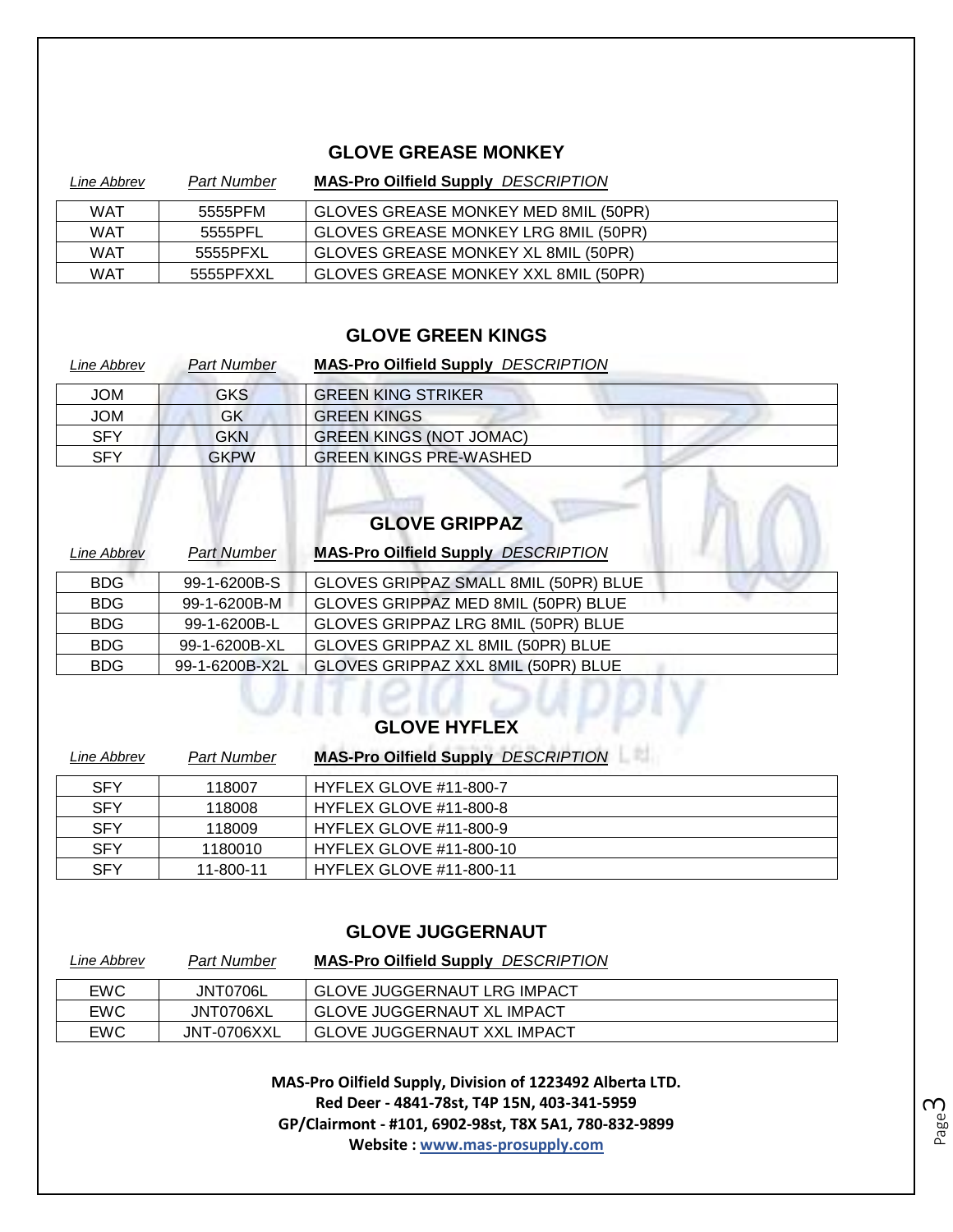#### **GLOVE LEATHER**

| Line Abbrev | <b>Part Number</b> | <b>MAS-Pro Oilfield Supply DESCRIPTION</b>       |
|-------------|--------------------|--------------------------------------------------|
| <b>BDG</b>  | 30-9-1008N         | <b>GLOVE LEATHER C100 WINTER LINED BLUE</b>      |
| <b>BDG</b>  | 30-9-1008R         | <b>GLOVE LEATHER C100 WINTER LINED RED</b>       |
| <b>WAT</b>  | A281DP             | <b>GLOVE LEATHER DOUBLE TROUB SUMMER LEATHER</b> |
| <b>BDG</b>  | 30-9-473TFL-L      | GLOVE LEATHER LRG C100 WINTER LINED BLUE/YLW     |
| <b>WAT</b>  | A281BSL-XXL        | GLOVE LEATHER POOR BOY XXL WINTER LINED LEATHER  |
| <b>SFY</b>  | GLS40-1-1511PP     | <b>GLOVE LEATHER SUMMER #A281BB</b>              |
| <b>BDG</b>  | 40-9-173PP         | <b>GLOVE LEATHER WINTER LINED</b>                |
| <b>BDG</b>  | 30-9-743FTL-XL     | GLOVE LEATHER XL C100 WINTER LINED BLUE/YLW      |
| <b>BDG</b>  | 30-9-473TFL-XXL    | GLOVE LEATHER XXL C100 WINTER LINED BLUE/YLW     |
| <b>SFY</b>  | BDG-MOO            | LEATHER MOOSEHIDE (M L XL) #60-1-16              |

## **GLOVE MECHANIC/ IX**

| Line Abbrev | <b>Part Number</b> | <b>MAS-Pro Oilfield Supply DESCRIPTION</b> |
|-------------|--------------------|--------------------------------------------|
| <b>SFY</b>  | BDG-GEN2           | GENERAL WINTER (S M L XL) #20-9-816        |
| <b>SFY</b>  | CDRGP1M            | <b>GLOVE MECHANIC LW MED CONDOR</b>        |
| <b>SFY</b>  | CDRGP1L            | <b>GLOVE MECHANIC LW LRG CONDOR</b>        |
| <b>SFY</b>  | CDRGP1XL           | <b>GLOVE MECHANIC LW XL CONDOR</b>         |
| <b>SFY</b>  | MG-05-010          | <b>GLOVE MECHANIX LRG BLACK</b>            |
| <b>SFY</b>  | MG05011            | <b>GLOVE MECHANIX XL BLACK</b>             |

# **GLOVE RAVEN**

| Line Abbrev | <b>Part Number</b> | <b>MAS-Pro Oilfield Supply DESCRIPTION</b> |  |
|-------------|--------------------|--------------------------------------------|--|
| <b>SFY</b>  | 66518              | GLOVES LATEX RAVEN LARGE (100PC)           |  |
| <b>SFY</b>  | 66519              | GLOVES LATEX RAVEN XL (100PC)              |  |
| <b>SFY</b>  | 66520              | GLOVES LATEX RAVEN XXL (100PC)             |  |

#### **GLOVE SHOVEL READY**

| Line Abbrev | <b>Part Number</b> | <b>MAS-Pro Oilfield Supply DESCRIPTION</b> |
|-------------|--------------------|--------------------------------------------|
| WAT         | A281FSM            | GLOVE SHOVEL READY MED SUMMER              |
| WAT         | A281FSL            | GLOVE SHOVEL READY LRG SUMMER              |
| WAT         | A281FSXL           | <b>GLOVE SHOVEL READY XL SUMMER</b>        |
| WAT         | A281FSXXL          | GLOVE SHOVEL READY XXL SUMMER              |

**MAS-Pro Oilfield Supply, Division of 1223492 Alberta LTD. Red Deer - 4841-78st, T4P 15N, 403-341-5959 GP/Clairmont - #101, 6902-98st, T8X 5A1, 780-832-9899 Website : www.mas-prosupply.com**

Page 4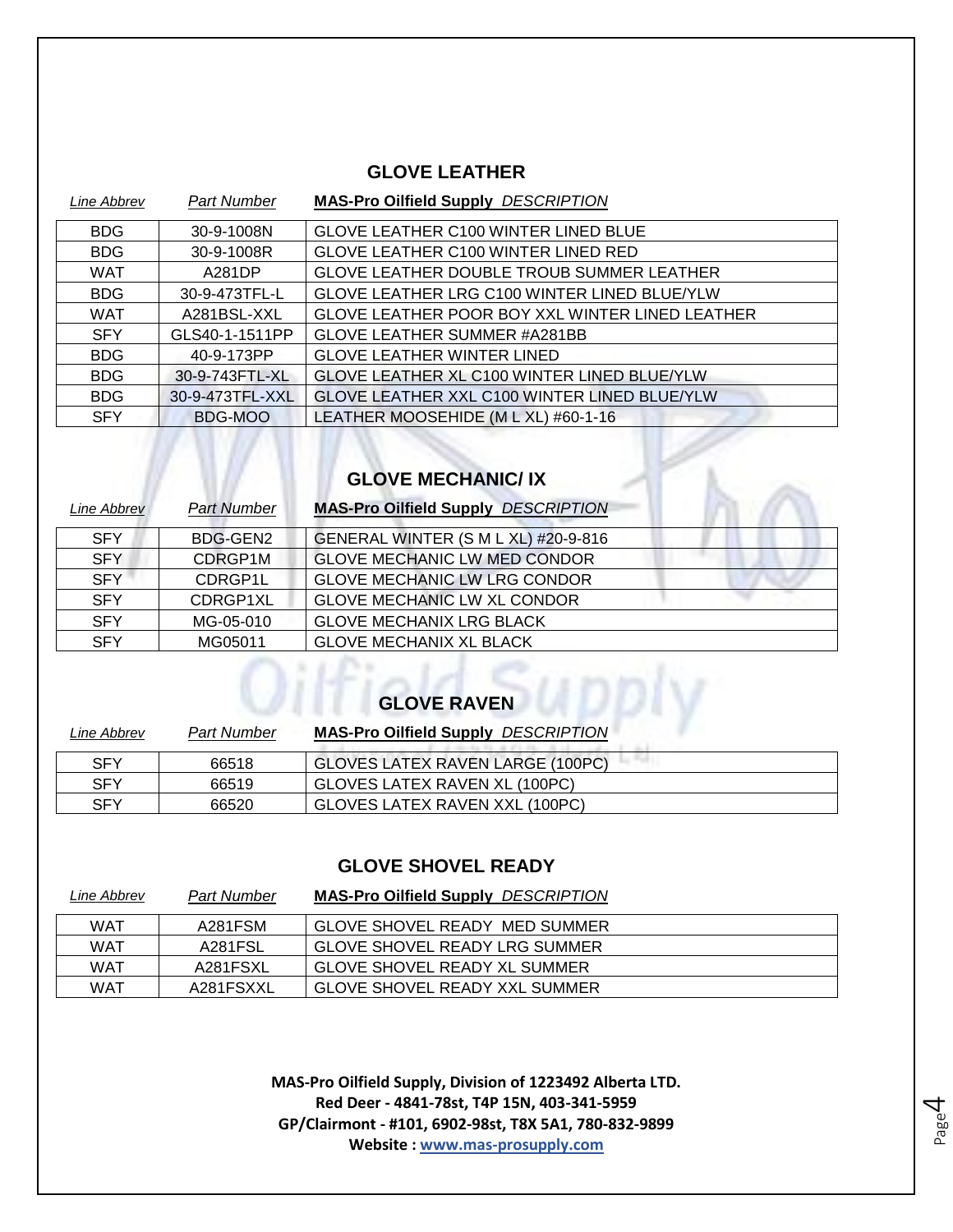#### **GLOVE RHINO**

| Line Abbrev | <b>Part Number</b> | <b>MAS-Pro Oilfield Supply DESCRIPTION</b>    |
|-------------|--------------------|-----------------------------------------------|
| <b>SFY</b>  | <b>RHINOM</b>      | GLOVE RHINO REPLICA MED UNLINED IMPACT        |
| <b>SFY</b>  | <b>RHINOL</b>      | GLOVE RHINO REPLICA LRG UNLINED IMPACT        |
| <b>SFY</b>  | RHINOXL            | GLOVE RHINO REPLICA XL UNLINED IMPACT         |
| <b>SFY</b>  | RHINOXXL           | <b>GLOVE RHINO REPLICA XXL UNLINED IMPACT</b> |

#### **GLOVE RIDGEBACK**

| Line Abbrev | <b>Part Number</b> | <b>MAS-Pro Oilfield Supply DESCRIPTION</b>         |
|-------------|--------------------|----------------------------------------------------|
| WAT         | 9584S              | GLOVE RIDGEBACK SML C40 WINTER LINED IMPACT        |
| <b>WAT</b>  | 9584M              | GLOVE RIDGEBACK MED C40 WINTER LINED IMPACT        |
| <b>WAT</b>  | 9584L              | GLOVE RIDGEBACK LRG C40 WINTER LINED IMPACT        |
| WAT         | 9584XL             | <b>GLOVE RIDGEBACK XL C40 WINTER LINED IMPACT</b>  |
| <b>WAT</b>  | 9584XXL            | <b>GLOVE RIDGEBACK XXL C40 WINTER LINED IMPACT</b> |

## **GLOVE RIGGER**

| Line Abbrev | <b>Part Number</b> | <b>MAS-Pro Oilfield Supply DESCRIPTION</b> |  |
|-------------|--------------------|--------------------------------------------|--|
| LIF         | GRH-13HVS          | <b>GLOVE RIGGER XT SML</b>                 |  |
| LIF         | GRH-13HVM          | <b>GLOVE RIGGER XT MED</b>                 |  |
| LIF         | GRH-13HVL          | <b>GLOVE RIGGER XT LARGE</b>               |  |
| LIF         | GRH-13HV1L         | <b>GLOVE RIGGER XT XL</b>                  |  |
| LIF         | GRH-13HV2L         | <b>GLOVE RIGGER XT XXL</b>                 |  |
| LIF         | GRH-13HV3L         | <b>GLOVE RIGGER XT XXXL</b>                |  |

#### **GLOVE DRILL SERG**

| Line Abbrev | <b>Part Number</b> | <b>MAS-Pro Oilfield Supply DESCRIPTION</b> |
|-------------|--------------------|--------------------------------------------|
| <b>SFY</b>  | <b>GDS578S</b>     | GLOVE DRILL SERG. SMALL #578S              |
| <b>SFY</b>  | GDS578M            | <b>GLOVE DRILL SERG. MEDIUM #578M</b>      |
| <b>SFY</b>  | GDS578L            | <b>GLOVE DRILL SERG. LARGE #578L</b>       |
| <b>SFY</b>  | GDS578XL           | GLOVE DRILL SERG. XL #578XL                |
| <b>SFY</b>  | GDS578XXL          | GLOVE DRILL SERG. XXL #578XXL              |
| <b>SFY</b>  | GDSW9578S          | GLOVE DRILL SERG. WNTR SM #9578S           |
| <b>SFY</b>  | GDSW9578M          | GLOVE DRILL SERG. WNTR M #9578M            |
| <b>SFY</b>  | GDSW9578L          | GLOVE DRILL SERG. WNTR L #9578L            |
| <b>SFY</b>  | GDSW9578XL         | GLOVE DRILL SERG. WNTR XL #9578XL          |
| <b>SFY</b>  | GDSW9578XXL        | GLOVE DRILL SERG. WNTR XXL #9578XXL        |

**MAS-Pro Oilfield Supply, Division of 1223492 Alberta LTD. Red Deer - 4841-78st, T4P 15N, 403-341-5959 GP/Clairmont - #101, 6902-98st, T8X 5A1, 780-832-9899 Website : www.mas-prosupply.com**

Page ഥ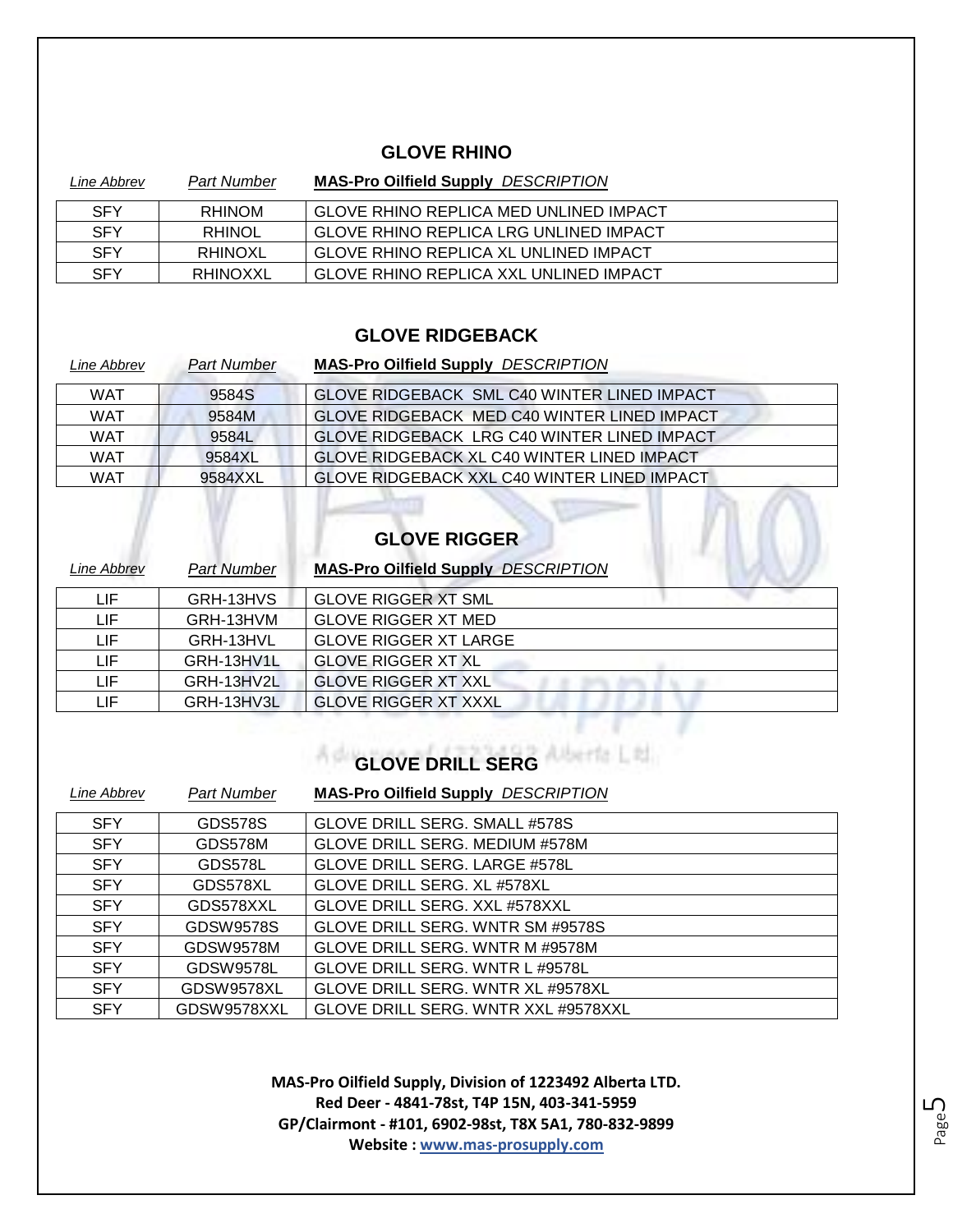#### **GLOVE THE SHANK**

| Line Abbrev | <b>Part Number</b> | <b>MAS-Pro Oilfield Supply DESCRIPTION</b> |
|-------------|--------------------|--------------------------------------------|
| <b>WAT</b>  | 91010WM            | <b>GLOVE THE SHANK MED LINED CONVICT</b>   |
| <b>WAT</b>  | 1010M              | <b>GLOVE THE SHANK MED. CONVICT</b>        |
| <b>WAT</b>  | 91010WL            | <b>GLOVE THE SHANK LARGE LINED CONVICT</b> |
| <b>WAT</b>  | 1010L              | <b>GLOVE THE SHANK LRG CONVICT</b>         |
| <b>WAT</b>  | 1010XL             | <b>GLOVE THE SHANK XL CONVICT</b>          |
| <b>WAT</b>  | 91010WXL           | <b>GLOVE THE SHANK XL LINED CONVICT</b>    |
| <b>WAT</b>  | 1010XXL            | <b>GLOVE THE SHANK XXL CONVICT</b>         |

| <b>GLOVE SITE</b> |                    |                                            |  |  |
|-------------------|--------------------|--------------------------------------------|--|--|
| Line Abbrev       | <b>Part Number</b> | <b>MAS-Pro Oilfield Supply DESCRIPTION</b> |  |  |
| <b>BDG</b>        | 20-9-10690-S       | GLOVE SITE SMALL WINTER ORANGE HI-VIZ      |  |  |
| <b>BDG</b>        | 20-1-10690M        | <b>GLOVE SITE MED ORANGE HI-VIZ</b>        |  |  |
| <b>BDG</b>        | 20-9-10690M        | GLOVE SITE MED WINTER ORANGE HI-VIZ        |  |  |
| <b>BDG</b>        | 20-1-10690L        | <b>GLOVE SITE LARGE ORANGE HI-VIZ</b>      |  |  |
| <b>BDG</b>        | 20-9-10690L        | GLOVE SITE LARGE WINTER ORANGE HI-VIZ      |  |  |
| <b>BDG</b>        | 20-1-10690XL       | <b>GLOVE SITE XL ORANGE HI-VIZ</b>         |  |  |
| <b>BDG</b>        | 20-9-10690-XL      | <b>GLOVE SITE XL WINTER ORANGE HI-VIZ</b>  |  |  |
| <b>BDG</b>        | 20-1-10690X2L      | <b>GLOVE SITE XXL ORANGE HI-VIZ</b>        |  |  |
| <b>BDG</b>        | 20-9-1690-X2L      | GLOVE SITE XXL WINTER ORANGE HI-VIZ        |  |  |

Advention of 1223492 Alberta Ltd.

#### **GLOVE SOL-VEX**

| Line Abbrev | <b>Part Number</b> | <b>MAS-Pro Oilfield Supply DESCRIPTION</b> |
|-------------|--------------------|--------------------------------------------|
| <b>SFY</b>  | 371459             | <b>GLOVE SOL-VEX LRG</b>                   |
| <b>SFY</b>  | 37-165-9           | GLOVE SOL-VEX LRG 15                       |
| <b>SFY</b>  | 3714510            | <b>GLOVE SOL-VEX XL</b>                    |
| <b>SFY</b>  | 37-165-10          | GLOVE SOL-VEX XL 15                        |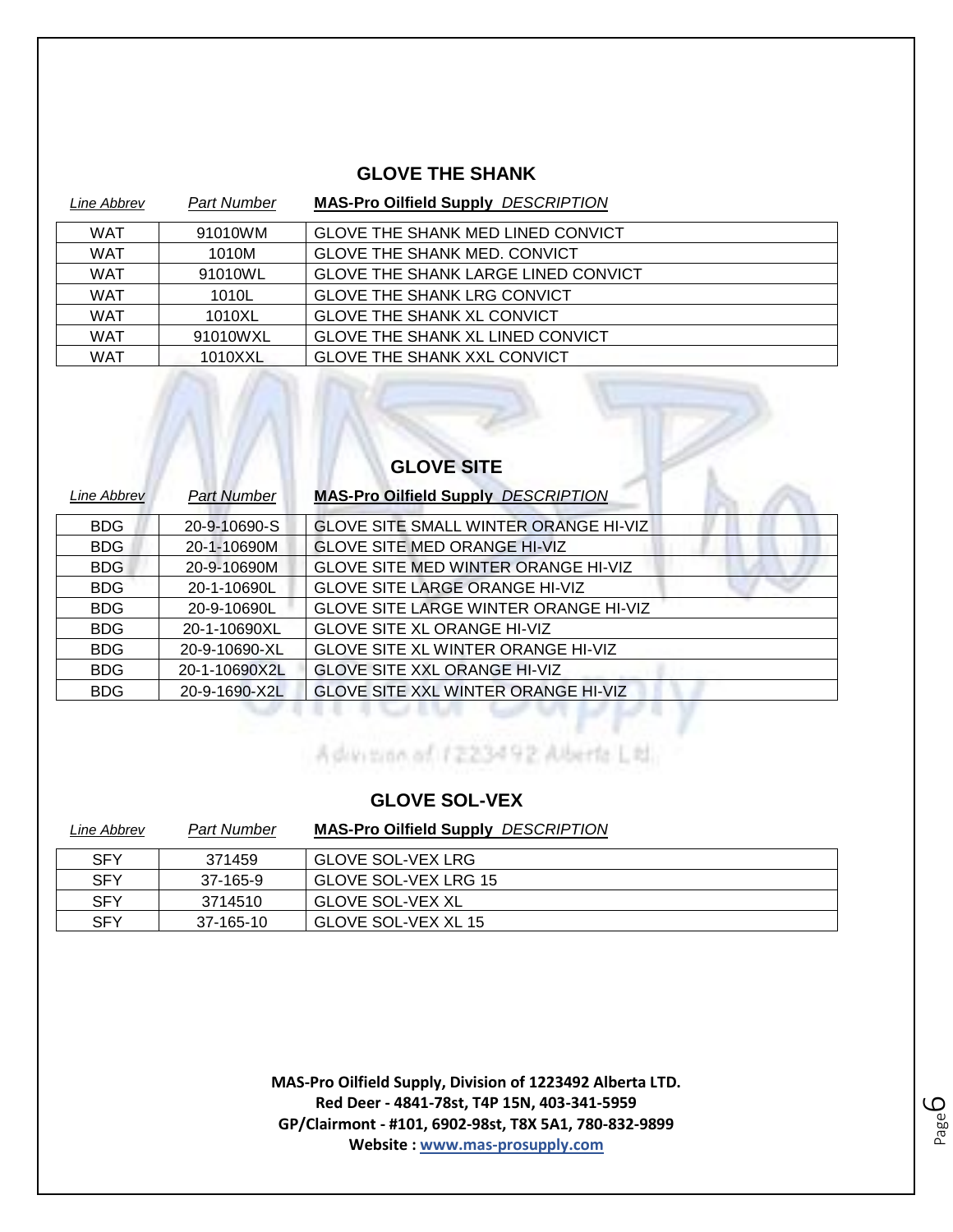#### **GLOVE STARYARN**

| Line Abbrev | <b>Part Number</b> | <b>MAS-Pro Oilfield Supply DESCRIPTION</b> |
|-------------|--------------------|--------------------------------------------|
| <b>LIF</b>  | GSN-12KS           | <b>GLOVE STARYARN NITRILE SMALL</b>        |
| <b>LIF</b>  | GSN-12KM           | <b>GLOVE STARYARN NITRILE MEDIUM</b>       |
| LIF         | GSN-12KL           | <b>GLOVE STARYARN NITRILE LARGE</b>        |
| <b>LIF</b>  | GSN-12K1L          | <b>GLOVE STARYARN NITRILE XL</b>           |
| LIF         | GSN-12K2L          | <b>GLOVE STARYARN NITRILE XXL</b>          |
| LIF.        | GSL-12WS           | <b>GLOVE STARYARN PU SMALL</b>             |
| <b>LIF</b>  | GSL-12WM           | <b>GLOVE STARYARN PU MEDIUM</b>            |
| LIF         | GSL-12WL           | <b>GLOVE STARYARN PU LARGE</b>             |
| LIF.        | GSL-12W1L          | <b>GLOVE STARYARN PU XL</b>                |
| LIF         | <b>GSL-12W2L</b>   | <b>GLOVE STARYARN PU XXL</b>               |

# **GLOVE STEALTH**

| Line Abbrev | Part Number | <b>MAS-Pro Oilfield Supply DESCRIPTION</b> |
|-------------|-------------|--------------------------------------------|
| <b>WAT</b>  | 353TPRL     | <b>GLOVE STEALTH HELLCAT IMPACT</b>        |
| <b>WAT</b>  | 353TPRXL    | <b>GLOVE STEALTH HELLCAT IMPACT</b>        |
| WAT         | 353TPRXXL   | GLOVE STEALTH HELLCAT IMPACT               |
| WAT         | 353TPRM     | <b>GLOVE STEALTH HELLCAT IMPACT</b>        |
|             |             |                                            |

#### **0808 GLOVE STOUT UNLINED**

| Line Abbrev | Part Number        | <b>MAS-Pro Oilfield Supply DESCRIPTION</b> |
|-------------|--------------------|--------------------------------------------|
| <b>EWC</b>  | PNT-0808M          | <b>GLOVE STOUT MED UNLINED IMPACT</b>      |
| <b>EWC</b>  | <b>PNT-0808L</b>   | <b>GLOVE STOUT LRG UNLINED IMPACT</b>      |
| <b>EWC</b>  | <b>PNT-0808XL</b>  | <b>GLOVE STOUT XL UNLINED IMPACT</b>       |
| <b>EWC</b>  | <b>PNT-0808XXL</b> | <b>GLOVE STOUT XXL UNLINED IMPACT</b>      |
| <b>EWC</b>  | PNT-0808XXXL       | <b>GLOVE STOUT XXXL UNLINED IMPACT</b>     |

#### **0808 GLOVE STOUT LINED**

| Line Abbrev | <b>Part Number</b> | <b>MAS-Pro Oilfield Supply DESCRIPTION</b> |
|-------------|--------------------|--------------------------------------------|
| <b>EWC</b>  | WPNT-0808M         | GLOVE STOUT MED C100 WINTER LINED IMPACT   |
| <b>EWC</b>  | WPNT0808L          | GLOVE STOUT LRG C100 WINTER LINED IMPACT   |
| <b>EWC</b>  | WPNT0808XL         | GLOVE STOUT XL C100 WINTER LINED IMPACT    |
| <b>EWC</b>  | WPNT0808XXL        | GLOVE STOUT XXL C100 WINTER LINED IMPACT   |
| <b>EWC</b>  | WPNT0808XXXL       | GLOVE STOUT XXXL C100 WINTER LINED IMPACT  |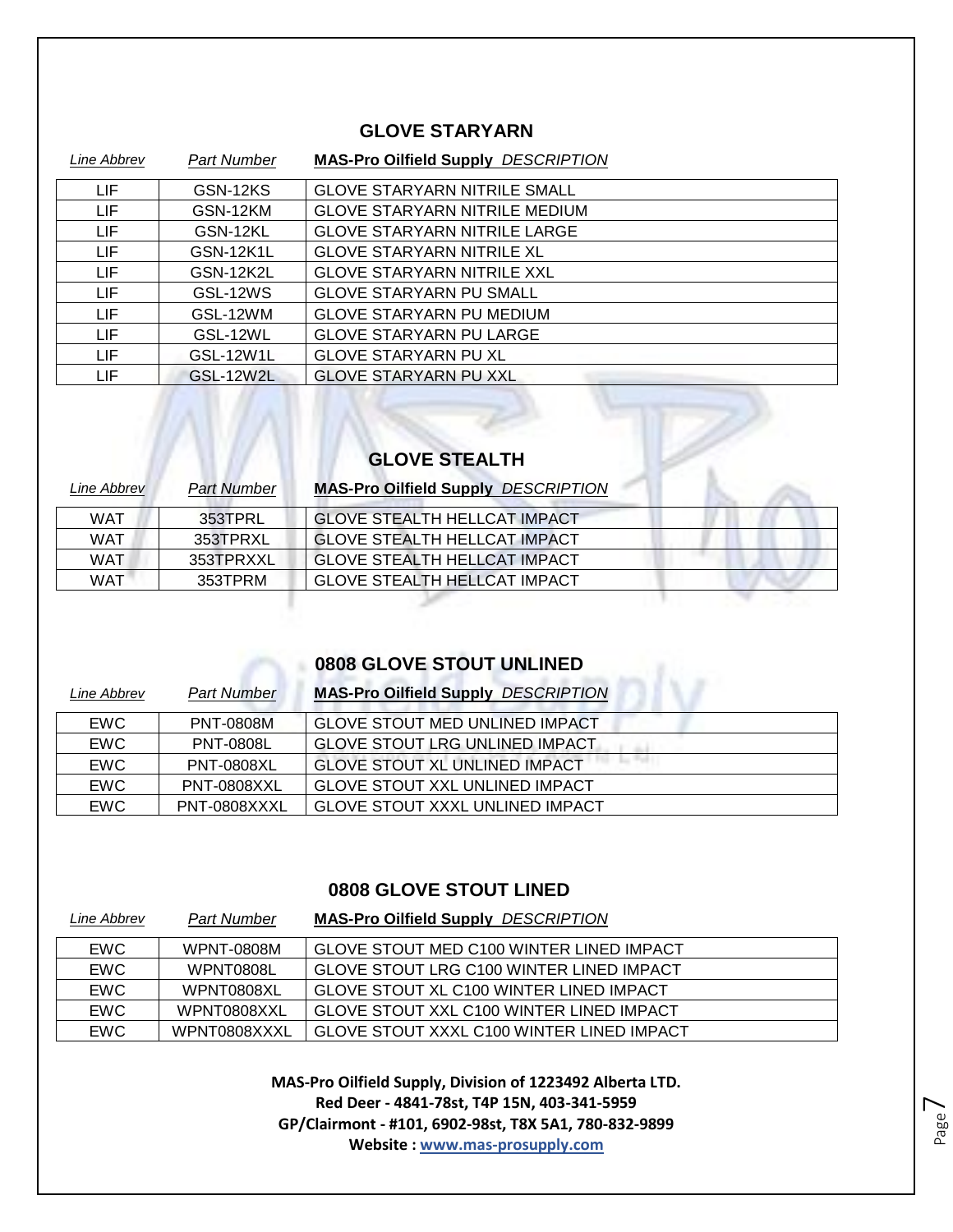#### **0814 GLOVE STOUT LINED**

| Line Abbrev | <b>Part Number</b> | <b>MAS-Pro Oilfield Supply DESCRIPTION</b>      |
|-------------|--------------------|-------------------------------------------------|
| <b>EWC</b>  | WPNT-0814L         | GLOVE STOUT GAUNT. LRG C100 WINTER LINED IMPACT |
| <b>EWC</b>  | WPNT-0814XL        | GLOVE STOUT GAUNT. XL C100 WINTER LINED IMPACT  |
| <b>EWC</b>  | WPNT-0814XXL       | GLOVE STOUT GAUNT. XXL C100 WINTER LINED IMPACT |

#### **0815 GLOVE STOUT LINED KEVLAR**

| Line Abbrev | <b>Part Number</b> | <b>MAS-Pro Oilfield Supply DESCRIPTION</b>        |
|-------------|--------------------|---------------------------------------------------|
| <b>EWC</b>  | <b>PNT-0815L</b>   | GLOVE STOUT LRG KEVLAR GAUNTLET IMPACT            |
| EWC         | WPNT-0815XXL       | GLOVE STOUT XXL KEVLAR WINTER LINED GAUNT. IMPACT |

# **0818 GLOVE STOUT LINED MITT**

| <i>Line Abbrev</i> | <b>Part Number</b> | <b>MAS-Pro Oilfield Supply DESCRIPTION</b>     |
|--------------------|--------------------|------------------------------------------------|
| EWC.               | WPNT-0818L         | GLOVE STOUT MITT LRG WINTER LINED IMPACT       |
| EWC.               | WPNT-0818XL        | <b>GLOVE STOUT MITT XL WINTER LINED IMPACT</b> |

### **0911 GLOVE STOUT KEVLAR**

| Line Abbrev | <b>Part Number</b> | <b>MAS-Pro Oilfield Supply DESCRIPTION</b> |  |
|-------------|--------------------|--------------------------------------------|--|
| EWC         | NT-0911L           | <b>GLOVE STOUT LRG KEVLAR IMPACT</b>       |  |
| <b>EWC</b>  | NT-0911XL          | <b>GLOVE STOUT XL KEVLAR IMPACT</b>        |  |
| <b>EWC</b>  | NT0911XXL          | GLOVE STOUT XXL KEVLAR IMPACT              |  |

#### **0912 GLOVE STOUT UNLINED**

| Line Abbrev | <b>Part Number</b> | <b>MAS-Pro Oilfield Supply DESCRIPTION</b> |
|-------------|--------------------|--------------------------------------------|
| <b>EWC</b>  | NT-0912M           | <b>GLOVE STOUT MED UNLINED</b>             |
| EWC         | NT-0912L           | <b>GLOVE STOUT LG UNLINED</b>              |
| <b>EWC</b>  | NT-0912XL          | <b>GLOVE STOUT XL UNLINED</b>              |
| <b>EWC</b>  | NT-0912XXL         | GLOVE STOUT XXL UNLINED                    |
| <b>EWC</b>  | NT009XXXL          | <b>GLOVE STOUT XXXL UNLINED IMPACT</b>     |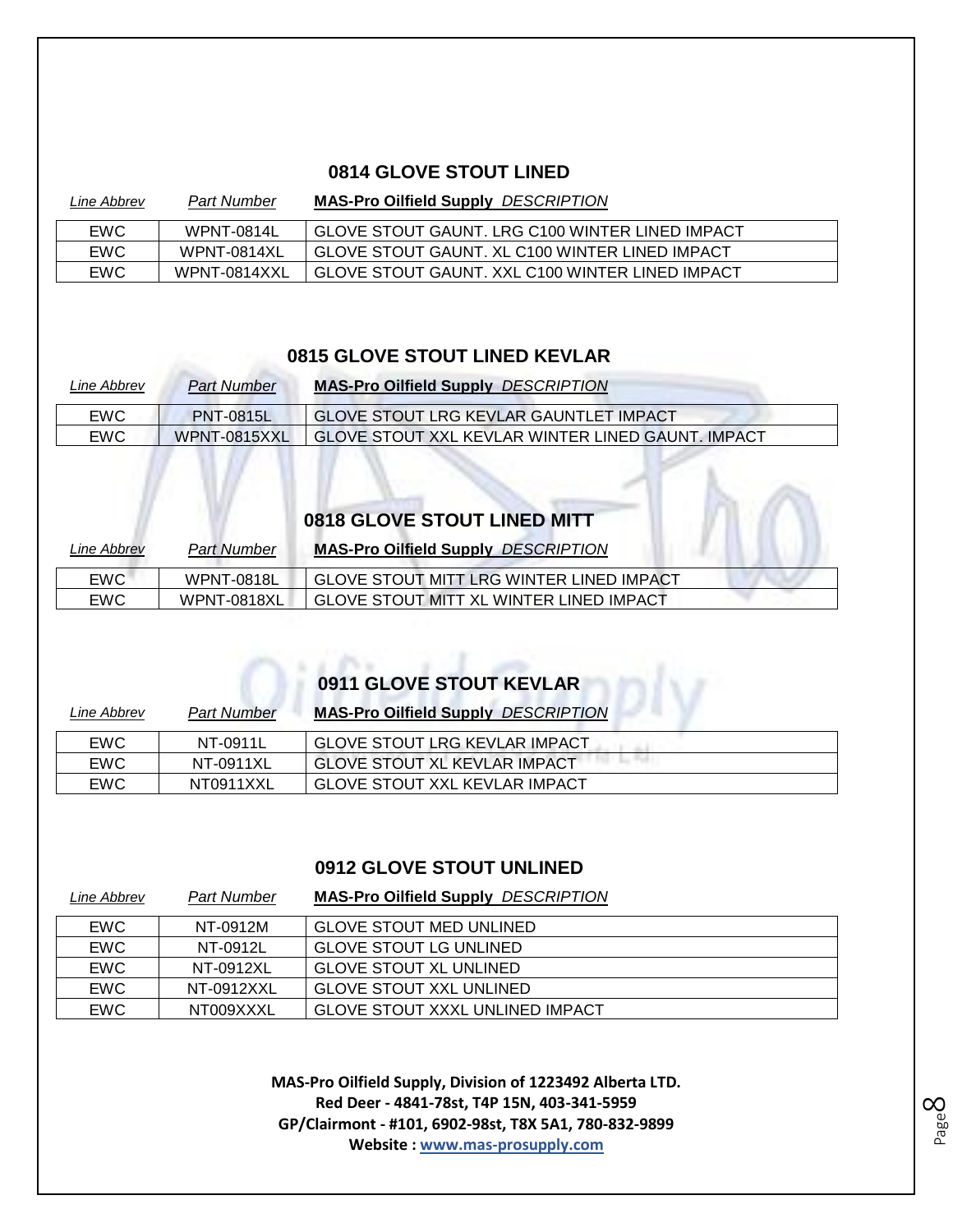#### **0912 GLOVE STOUT LINED**

| Line Abbrev | Part Number       | <b>MAS-Pro Oilfield Supply DESCRIPTION</b> |
|-------------|-------------------|--------------------------------------------|
| <b>EWC</b>  | <b>WNT-0912XL</b> | GLOVE STOUT DRIVER XL C100 WINTER LINED    |
| <b>EWC</b>  | WNT-0912XXL       | GLOVE STOUT DRIVER XXL C100 WINTER LINED   |

#### **0916 GLOVE STOUT KEVLAR GAUNTLET**

| Line Abbrev | <b>Part Number</b> | <b>MAS-Pro Oilfield Supply DESCRIPTION</b>    |
|-------------|--------------------|-----------------------------------------------|
| <b>EWC</b>  | NT-0916S           | <b>GLOVE STOUT SML KEVLAR GAUNTLET IMPACT</b> |
| <b>EWC</b>  | NT-0916M           | <b>GLOVE STOUT MED KEVLAR GAUNTLET IMPACT</b> |
| <b>EWC</b>  | NT-0916L           | <b>GLOVE STOUT LG KEVLAR GAUNTLET IMPACT</b>  |
| <b>EWC</b>  | NT-0916XL          | <b>GLOVE STOUT XL KEVLAR GAUNTLET IMPACT</b>  |
| <b>EWC</b>  | NT-0916XXL         | <b>GLOVE STOUT XXL KEVLAR GAUNTLET IMPACT</b> |

## **OPIT GLOVE STOUT UNLINED**

| Line Abbrev | Part Number | <b>MAS-Pro Oilfield Supply DESCRIPTION</b>     |
|-------------|-------------|------------------------------------------------|
| <b>EWC</b>  | NT-0917S    | <b>GLOVE STOUT SML UNLINED GAUNTLET IMPACT</b> |
| <b>EWC</b>  | NT-0917M    | <b>GLOVE STOUT MED UNLINED GAUNTLET IMPACT</b> |
| <b>EWC</b>  | NT-0917L    | <b>GLOVE STOUT LRG UNLINED GAUNTLET IMPACT</b> |
| <b>EWC</b>  | NT-0917XL   | <b>GLOVE STOUT XL UNLINED GAUNTLET IMPACT</b>  |
| <b>EWC</b>  | NT-0917XXL  | GLOVE STOUT XXL UNLINED GAUNTLET IMPACT        |

# **CATEX GLOVE**

| Line Abbrev | <b>Part Number</b> | <b>MAS-Pro Oilfield Supply DESCRIPTION</b> |
|-------------|--------------------|--------------------------------------------|
| <b>SFY</b>  | 6603               | <b>GLOVES LATEX THICKSTER LARGE (50PC)</b> |
| <b>SFY</b>  | 6604               | <b>GLOVES LATEX THICKSTER XL (50PC)</b>    |
| <b>SFY</b>  | 6605               | <b>GLOVES LATEX THICKSTER XXL (50PC)</b>   |
| <b>SFY</b>  | 5005L              | LATEX GLOVES BEST WHITE LARGE              |
| <b>SFY</b>  | 925008             | LATEX GLOVES MEDIUM                        |
| <b>SFY</b>  | 925009             | LATEX GLOVES LARGE                         |
| <b>SFY</b>  | 9250010            | LATEX GLOVES EXTRA LARGE                   |

#### **GLOVE RED BARON**

| Line Abbrev | <b>Part Number</b> | <b>MAS-Pro Oilfield Supply DESCRIPTION</b> |
|-------------|--------------------|--------------------------------------------|
| WAT         | 94002L             | GLOVE RED BARON LRG WINTER LINED           |
| WAT         | 94002XL            | <b>GLOVE RED BARON XL WINTER LINED</b>     |

**MAS-Pro Oilfield Supply, Division of 1223492 Alberta LTD. Red Deer - 4841-78st, T4P 15N, 403-341-5959 GP/Clairmont - #101, 6902-98st, T8X 5A1, 780-832-9899 Website : www.mas-prosupply.com**

Page  $\mathcal O$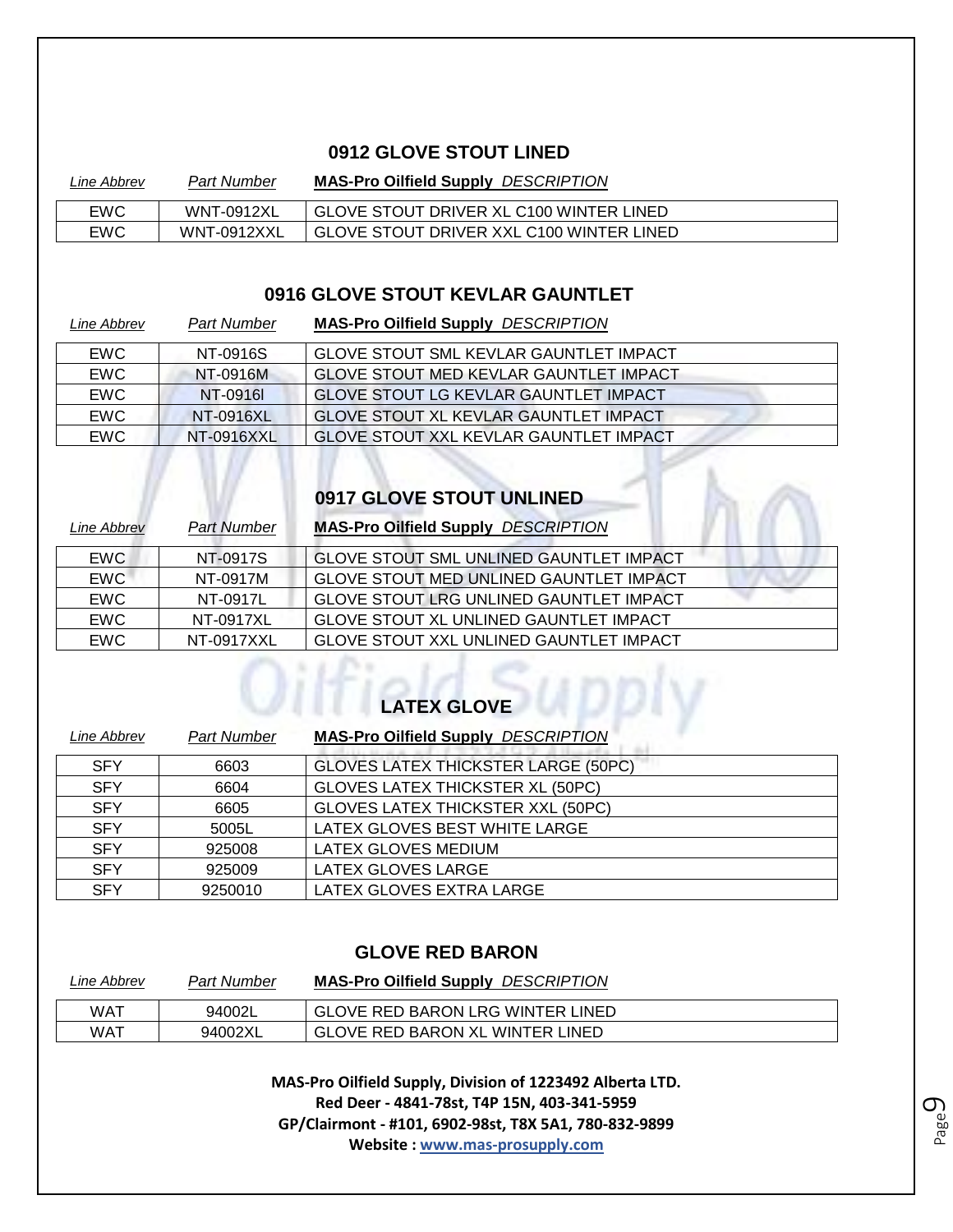#### **GLOVE STORM TROOPER**

| Line Abbrev | <b>Part Number</b> | <b>MAS-Pro Oilfield Supply DESCRIPTION</b>        |
|-------------|--------------------|---------------------------------------------------|
| WAT         | 957831FGXL         | GLOVE STORM TROOPER MITT C100 WINTER LINED IMPACT |
| WAT         | 95783GXL           | GLOVE STORM TROOPER MITT C300 WINTER LINED IMPACT |

#### **NITRILE GLOVE**

| Line Abbrev | <b>Part Number</b> | <b>MAS-Pro Oilfield Supply DESCRIPTION</b>     |
|-------------|--------------------|------------------------------------------------|
| <b>WAT</b>  | N660T              | <b>GLOVE TOUGH AS NAILS HD NITRILE XL</b>      |
| <b>SFY</b>  | <b>VNIG-112</b>    | <b>GLOVE VAULT NITRILE L-XL IMPACT</b>         |
| <b>SFY</b>  | 500L               | PANTHER NITRILE LRG                            |
| <b>BDG</b>  | 99-1-7360-XL       | <b>GLOVE NITRILE DBL DIPPED NITRILE IMPACT</b> |
| <b>SFY</b>  | 7005-L             | <b>GLOVE N-DEX NITRILE LRG</b>                 |

#### **CHEMICAL GLOVE**

| Line Abbrev | <b>Part Number</b> | <b>MAS-Pro Oilfield Supply DESCRIPTION</b>   |
|-------------|--------------------|----------------------------------------------|
| <b>SFY</b>  | <b>GLRC</b>        | GLOVES RUBBER LONG CHEMICAL RESISTANT #55810 |
|             |                    |                                              |
|             |                    |                                              |
|             |                    |                                              |
|             |                    |                                              |

### **GLOVE RAVORBACK**

| Line Abbrev | Part Number    | <b>MAS-Pro Oilfield Supply DESCRIPTION</b> |
|-------------|----------------|--------------------------------------------|
| RAW         | <b>RT202L</b>  | RAZORBACK SILICONE LARGE                   |
| RAW         | <b>RT202XL</b> | RAZORBACK SILICONE XL                      |

#### **LEATHER GLOVE**

| Line Abbrev | <b>Part Number</b> | <b>MAS-Pro Oilfield Supply DESCRIPTION</b>    |
|-------------|--------------------|-----------------------------------------------|
| <b>BDG</b>  | 40-1-2818EY5       | GLOVES GRAIN FITTER GAUNTLET STYLE            |
| <b>SFY</b>  | ROPER20-1-981      | ROPER LEATHER #20-1-981                       |
| WAT         | 9005WL             | GLOVE FLEXTIME C40 WINTER LINED GOATSKIN PALM |